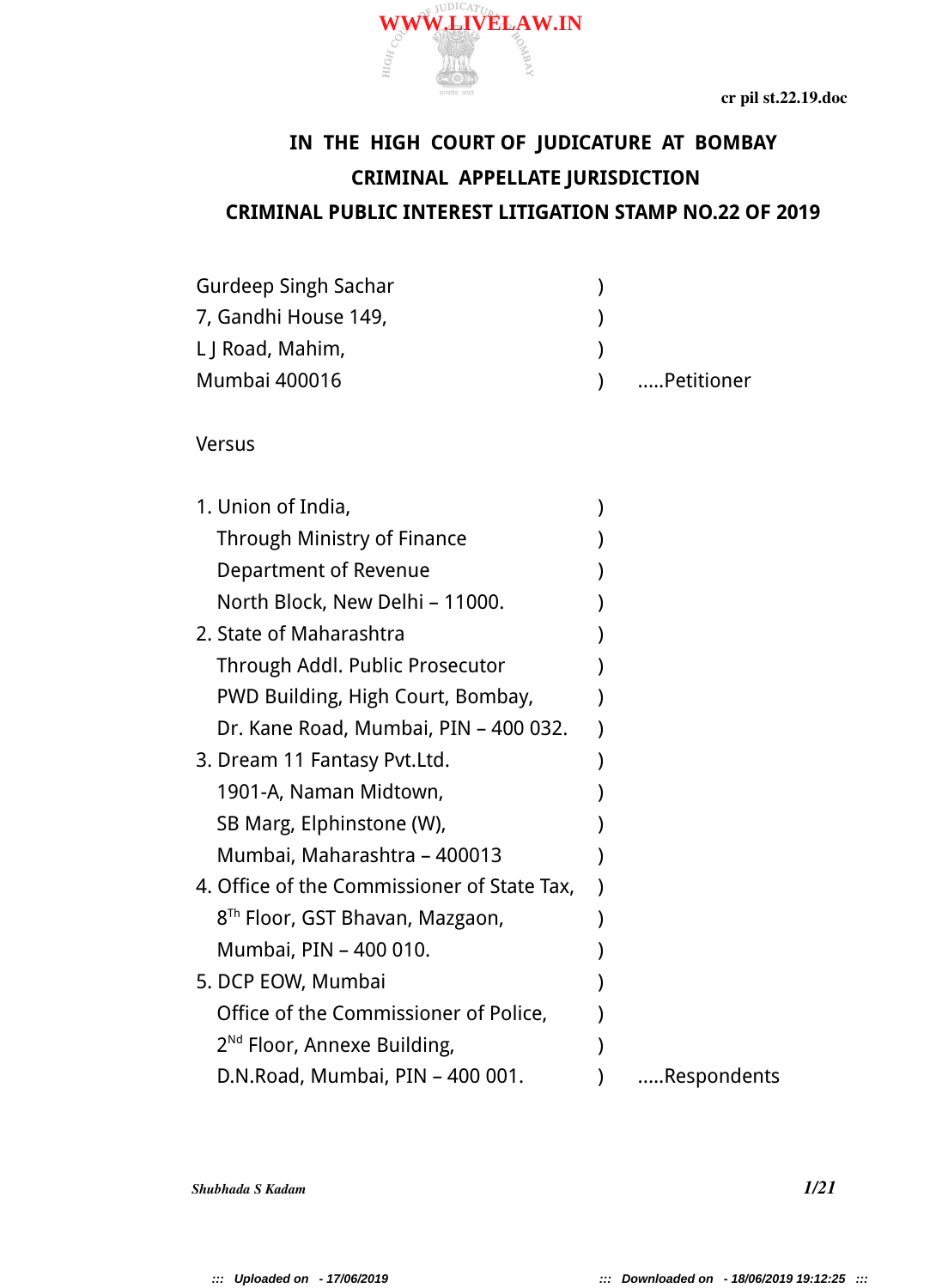Dr. Sujay Kantawala I/b. Mr. Sarosh Damania, advocate for the petitioner. Mr. Vikram Nankani, senior advocate with Mr.Lavesh Nankani, Mr. Ramnath Prabhu and Mr. Prithviraj I/b. Mr. Nikhil Rungta, advocate for the respondent No.3.

Ms. Sangeeta D. Shinde, APP for the State.

耳

### **CORAM : RANJIT MORE & SMT. BHARATI H. DANGRE, JJ.**

 **DATE : 30th APRIL, 2019.**

**JUDGMENT** : (Per : Ranjit More, J.)

1. Rule. Rule is made returnable forthwith and, by consent, the matter is heard finally.

2. Heard Dr. Kantawala, learned counsel for the petitioner and Mr.Nankani, learned senior counsel for the respondent No.3.

3. The petitioner claims himself as a public spirited advocate practising in this High Court, and seeks directions to initiate criminal prosecution against the respondent No.3- a Company named "Dream 11 Fantasy Pvt. Ltd.", firstly for allegedly conducting illegal operations of gambling/betting/wagering in the guise of Online Fanstasy Sports Gaming, which as per the petitioner shall attract penal provisions of Public

*Shubhada S Kadam 2/21*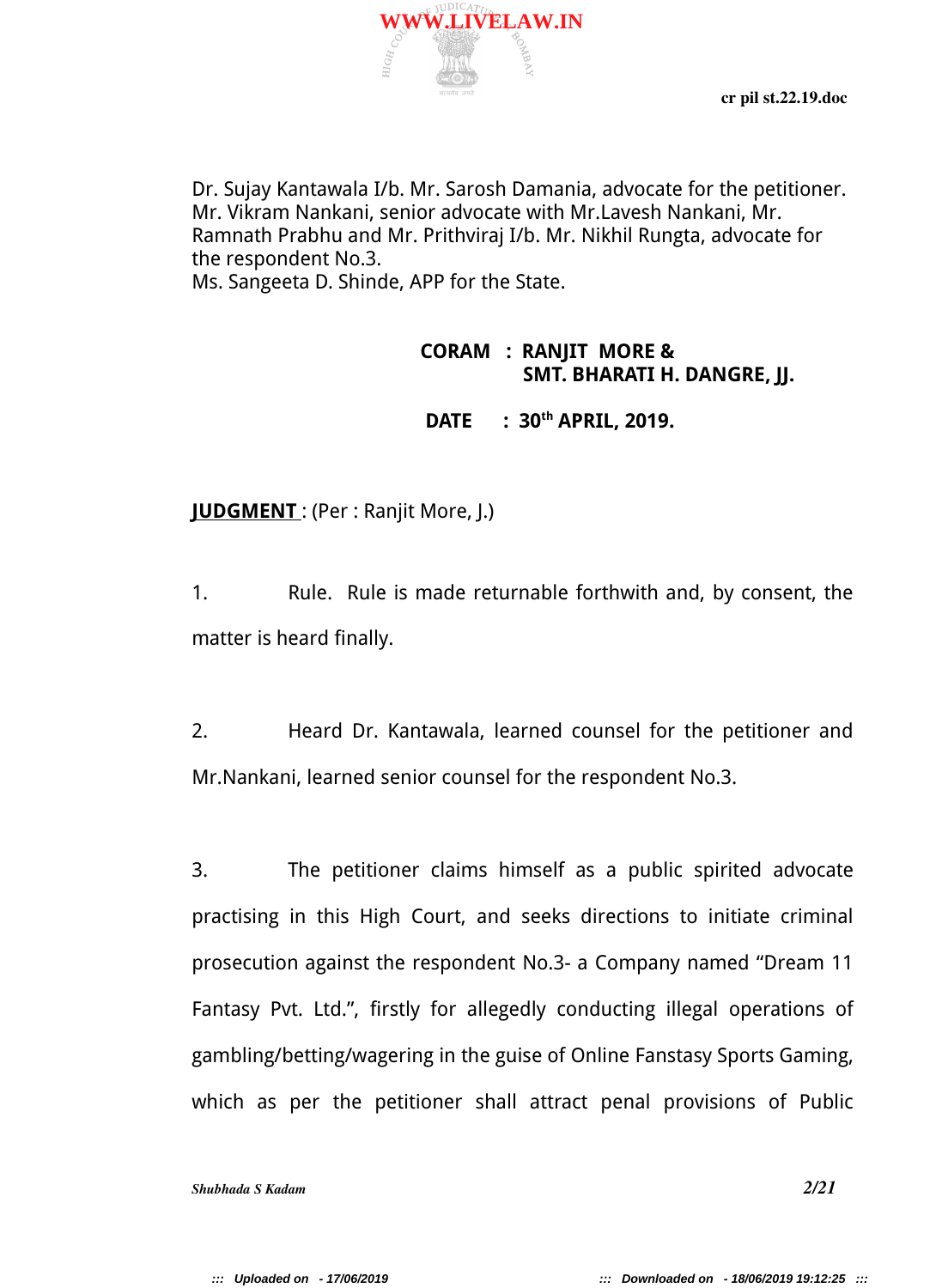Gambling Act, 1867, and secondly for alleged evasion of Goods & Service Tax (GST) payable by it by violating the provisions of Goods and Service Tax Act and the Rule 31A of CGST Rules, 2018.

 $\prec$ 

耳

3. The petitioner has placed on record a copy of the print-out taken from the web-site of respondent No.3 for giving the details and manner of selecting virtual teams and playing free or paid online fantasy games on internet on the web-site of the respondent No.3. It is the case of the petitioner that players can create different virtual teams for playing fantasy games. Admittedly, for understanding and getting a know-how of the game, option to play for free is also available on the website. He, however, claims that the fantasy games are such that after some time people tend to pay with their hard earned money, instead of playing for free. According to him, these fantasy games are nothing but means to lure people to spend their money for quick earning by taking a chance, and most of then end up losing their money in the process, which is thus gambling/betting/wagering, being different forms of "gambling". According to his belief, a fantasy game of this nature is merely a game of chance or luck, which is totally dependent upon the luck of a player on a particular day. He further claims that upon entering in various contests and putting alleging bet money in them, the player receives a tax invoice in which tax is being charged only on the amount received and retained

*Shubhada S Kadam 3/21*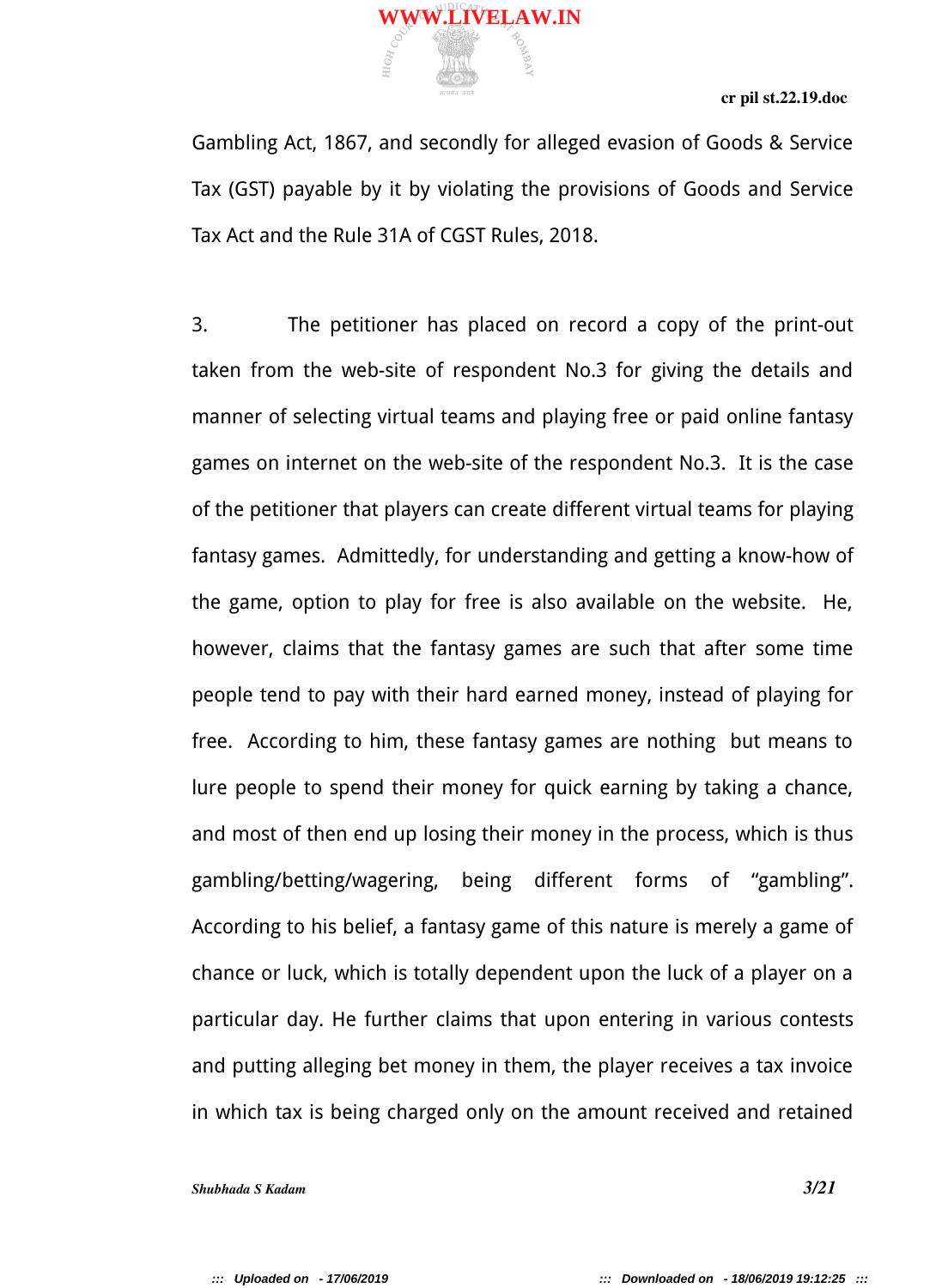by respondent No.3 towards platform fee say 20%, and not on the entire money which is put a stake by the player. For the balance 80% amount only "acknowledgement" is given. Admittedly, this "acknowledgement" amount collected from each player is pooled in as Escrow Account and their contribution ultimately gets distributed amongst the players themselves as price money immediately upon conclusion of game, as a result of which, some players get more than their contribution, and some lose money. According to the petitioner, since these activities are nothing but 'gambling' or 'betting' even if this acknowledgement amount is separately kept in an Escrow account and not retained by the respondent No.3, GST would be payable even on this amount. However, since GST is not being paid on this "acknowledgement" amount by the respondent No.3 and since the activities such as those being conducted by the respondent No.3, are nothing but 'betting' or 'gambling', the same according to the petitioner shall be governed by Rule 31A(3) of CGST Rules, 2018. According to him, like horse racing the said Rule shall apply even ins such fantasy games amounting to gambling and/or betting and/or wagering, and thus GST shall be payable on 100% amount collected by the respondent No.3, which shall be under proper classification so as to pay Tax @ 28% instead of @18%. The petitioner in effect submits that the activities of the respondent No.3 is nothing but 'gambling'/'betting', and for promoting gambling/betting and for evading

 $\prec$ 

耳

*Shubhada S Kadam 4/21*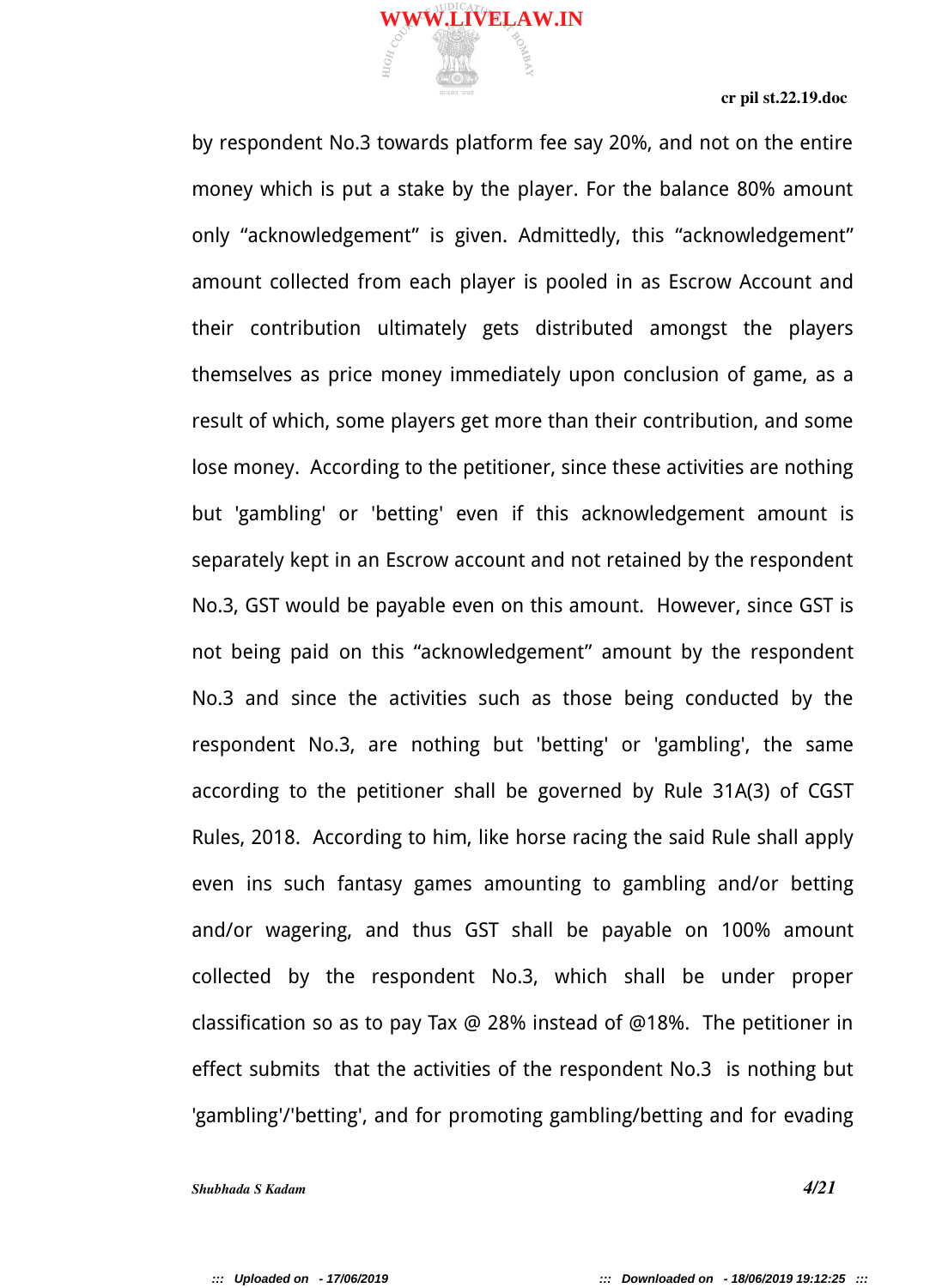payment of CGST/IGST, suitable action shall be taken for criminal prosecution of the said respondent No.3.

耳

4. At the outset, it is submitted on behalf of the respondent No.3 that the main issue raised by the petitioner is substantially decided in a judgment dated 18<sup>th</sup> April, 2017 passed by the Hon'ble Punjab and Haryana High Court, in another such petition filed against the respondent No.3, which is also referred in the petition. Admittedly, the said judgment dated 18th April, 2017, records the introduction Dream 11- the online gaming platform of respondent no.3 for online fantasy sports games, and gives in detail the activities carried out on their platform. After detailed consideration of the facts as well as law, the Hon'ble Punjab and Haryana High Court categorically held that success in Dream 11's Fantasy Sports basically arises out of user exercise of superior knowledge, judgment and attention thus as per their skill; and that their fantasy games are exempt from the application of the penal provisions, in view of section 18 of 1867 Act, and held that they have protection guaranteed under Article 19(1)(g) of the Constitution of India. A SLP against this judgment of Punjab and Haryana High Court was admittedly dismissed by the Hon'ble Supreme Court vide Order dated 15.09.2017. Despite this admitted position, the petitioner effectively seeks to reopen not only the issue decided therein, but also seeks to reopen a judgment of 3 Judges Bench of the Hon'ble

*Shubhada S Kadam 5/21*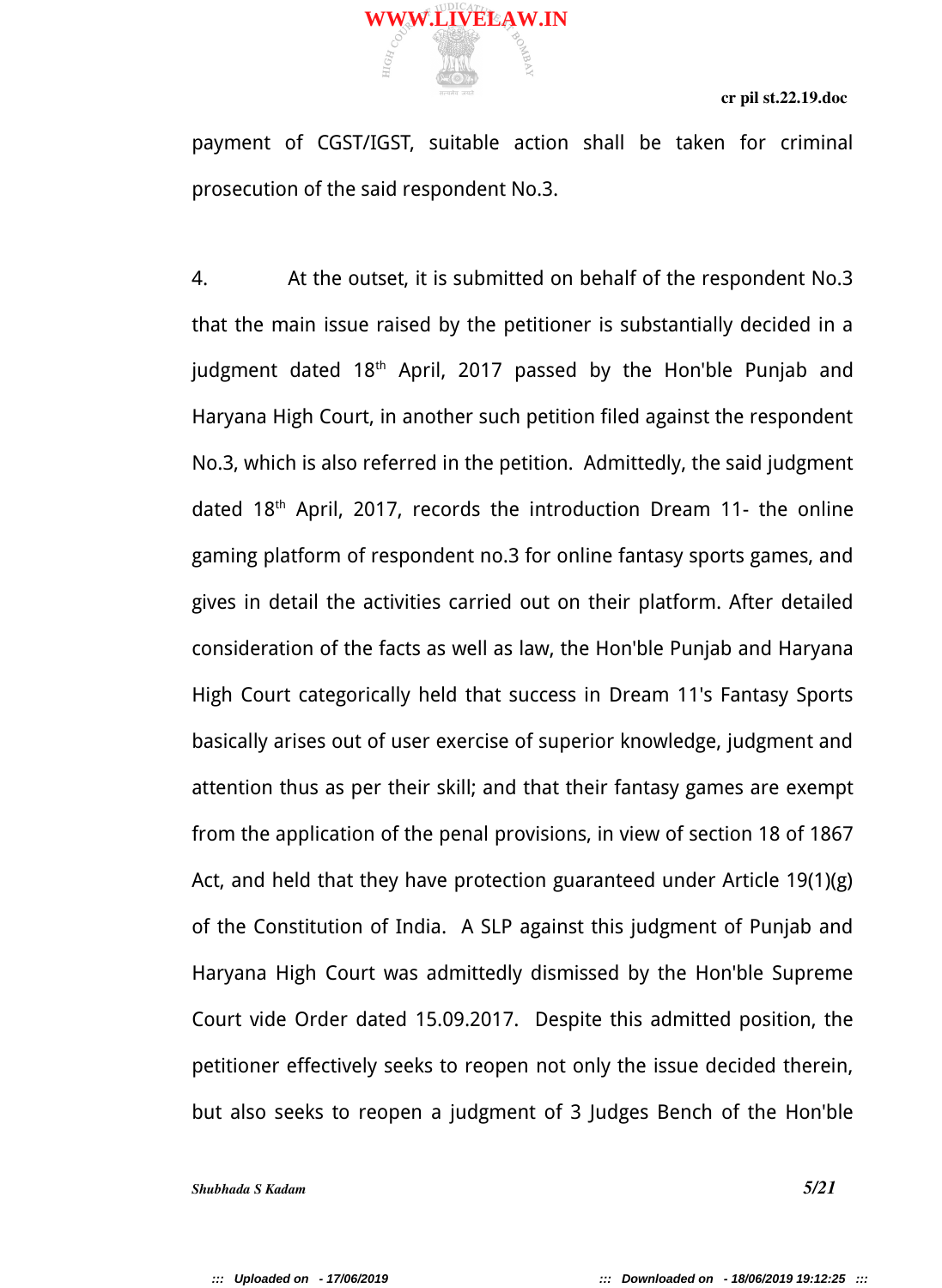

Supreme Court in *K. R. Lakshmanan v. State of Tamil Nadu [AIR 1996* **SC 1153]** which was relied upon by the Punjab and Haryana High Court to hold that since success in Dream 11's fantasy sports basically arises out of user's exercise of superior knowledge, judgment and attention, it is a game of skill and not a game of chance. The 3 judges bench of the Hon'ble Apex Court held that the "horse racing" is not gambling, and is a game of skill, nor of mere chance. The Petitioner erroneously claims that these judgment are *per incurium*. It is the case of the respondent No. 3 that such frivolous and misconceived petitions are being filed by targeting them before different forums in the guise of PILs, and even the present petition is abuse of process of law, and each of the Petitioner's claim for seeking criminal prosecution of the respondent No.3 is on such frivolous grounds, which lack in bona fide and merits. In the written submissions tendered on behalf of the respondent No.3, it is also contended that the Online Fantasy Sports Gaming conducted by it is predominantly game of skill, where users/participants create virtual teams comprising as many players as in real life teams, e.g., in cricket, he creates team of 11 real players out of the 30 probables, for upcoming matches. There has to be a mix of players from both the competing teams between whom the real life matches being played. The users/ participants compete against such virtual teams created by other users / participants. The winners are decided based on points scored, using statistical data generated by the

*Shubhada S Kadam 6/21*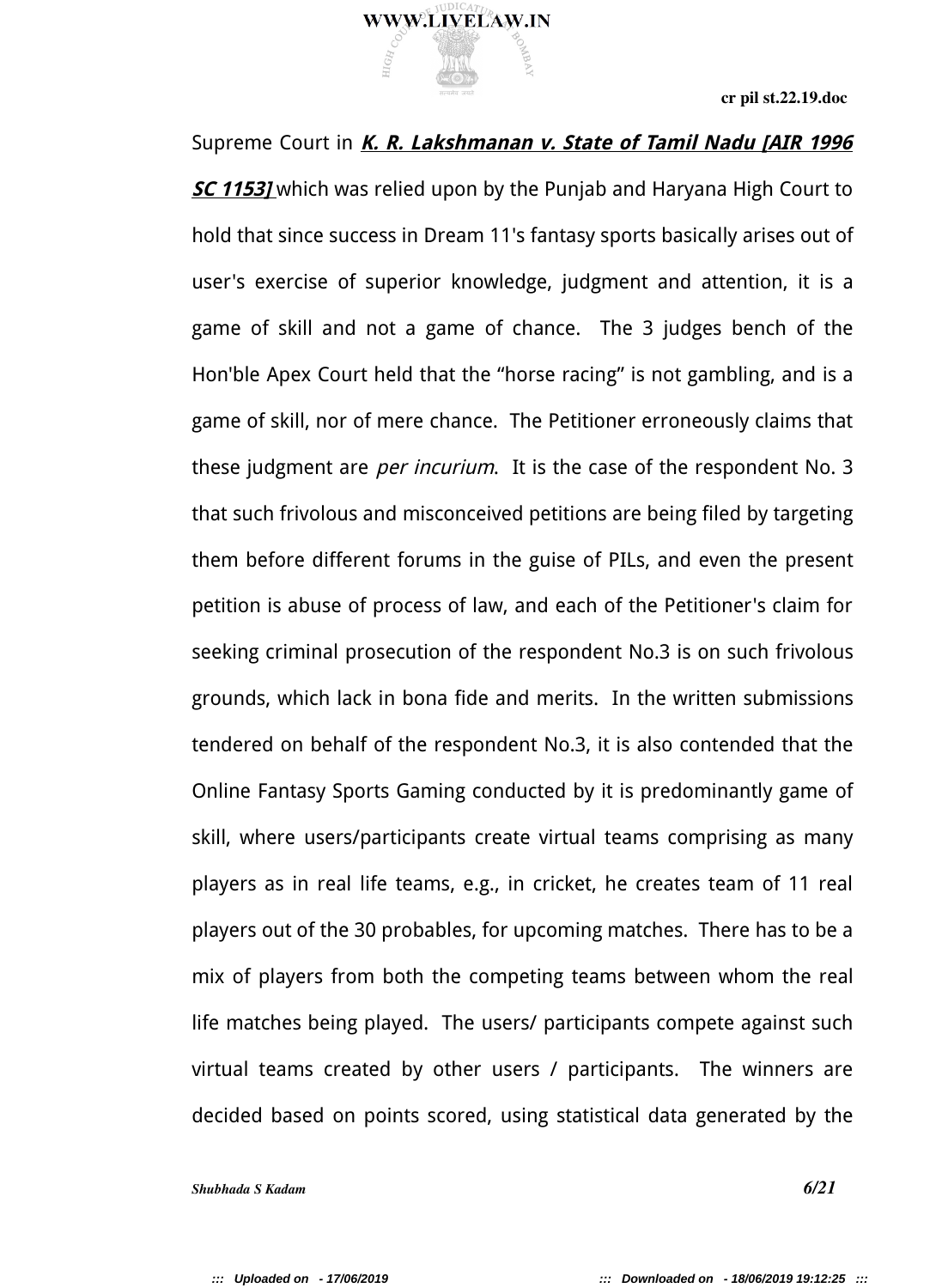

real-life performance of the players on the ground. Further, the deadline to create a team is latest by the official match start time. No changes can be made after the deadline. The participants do not bet on the outcome of the match and merely play a role akin to that of selectors in selecing the team. The points are scored by the participants for the entire duration of the whole match and not any part of the match. Their Online Fantasy Sports Gaming are "games of skill" and not any "games of chance" and therefore outside the purview of Rule 31A(3). It was submitted that present PIL is gross abuse of the process of the Court and ought to be dismissed in the light of the judgment of the Hon'ble Supreme Court in **State of Uttaranchal v. Balwant Singh Chaufal and others [(2010) 3 SCC 402]**.

5. After perusing the records and considering the arguments, there are mainly two issues which arise for consideration :-

(a) Whether the activities of the respondent No. 3 amount to 'Gambling' \ 'Betting' ?

(b) Whether there is any merit in the allegation of violation of Rule 31A(3) of CGST Rules, 2018 and erroneous classification ?

6. In respect of the first issue, after considering the very same activities of the respondent No.3 at considerable length, it has already been held by the Punjab and Haryana High Court that the activities

*Shubhada S Kadam 7/21*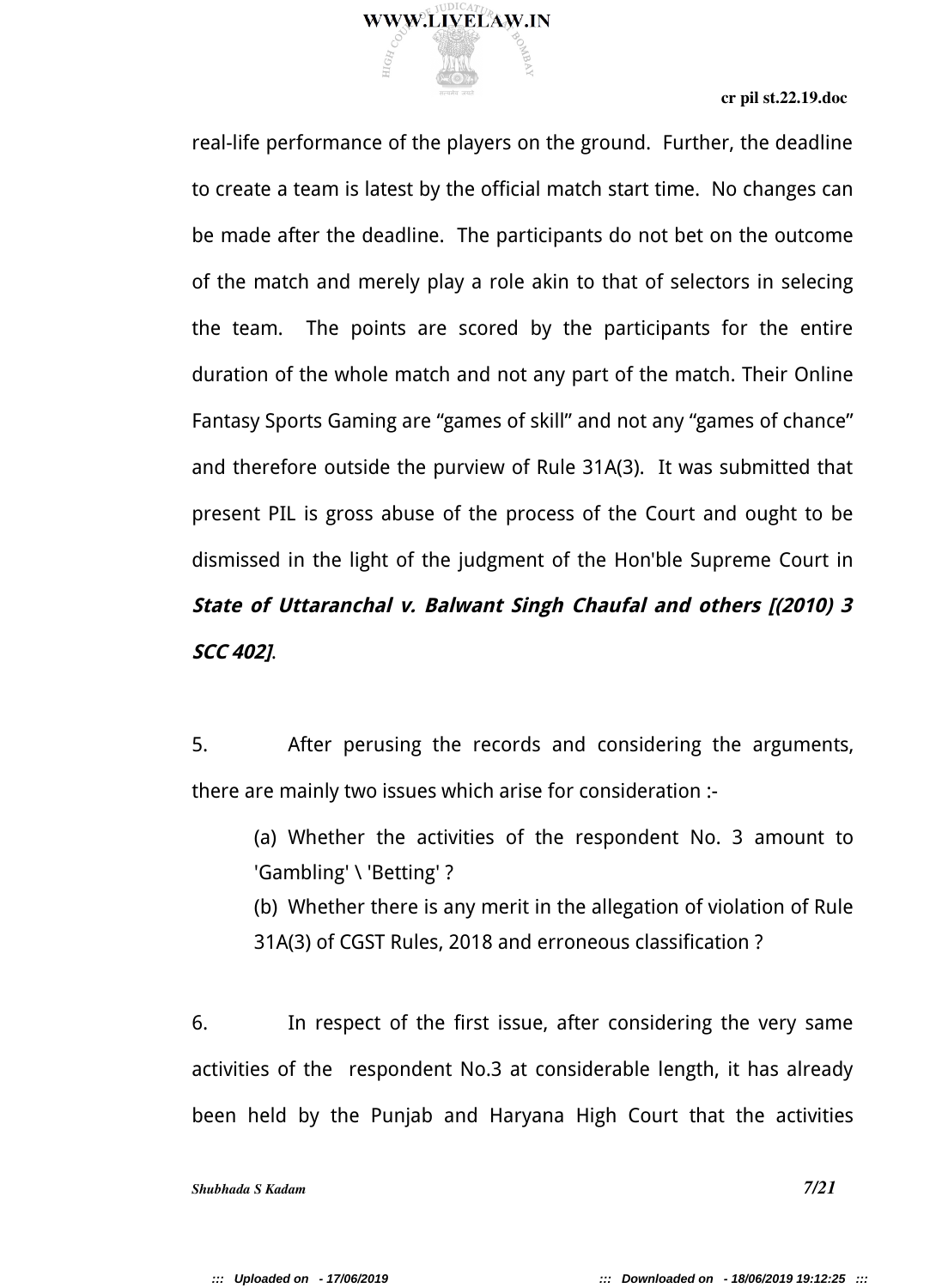

performed by the respondent No.3 do not amount to 'gambling', even as per the Public Gambling Act, 1867. The respondent No.3 refers and relies on the findings contained in the said judgment. Admittedly, SLP filed thereagainst has been dismissed. The Punjab and Haryana High Court has categorically held that these are games of skill and not games of chance. Various judgments have been referred and relied upon in the said judgment. There is no reason to take a different view. The Punjab and Haryana High Court has relied upon a three Judges Bench decision of the Hon'ble Apex Court in **K. R. Lakshmanan (Dr.) v.State of T.N.,(1996) 2 SCC 226,** wherein it was held as under-

> "9. On the same day when this Court decided Chamarbaugwala's case, the same four-Judge Bench presided over by S.R. Das, Chief Justice, delivered judgment in another case between the same parties titled R.M.D. Chamarbaugwala & Anr. vs. Union of India & Anr. The validity of some of the provisions of the Prize Competitions Act (42 of 1955) was challenged before this Court by way of petitions under Article 32 of the Constitution. Venkatarama Ayyar J. speaking for the Court noticed the contentions of the learned counsel for the parties in the following words:-

"Now, the contention of Mr. Palkhiwala, who addressed the main argument in support of the petitions, is that prize competition as defined in S. 2(d) would include not only competitions in which success depends on chance but also those in which it would depend to a substantial degree on skill; .... that even if the provisions could be regarded as reasonable restrictions as regards competitions which are in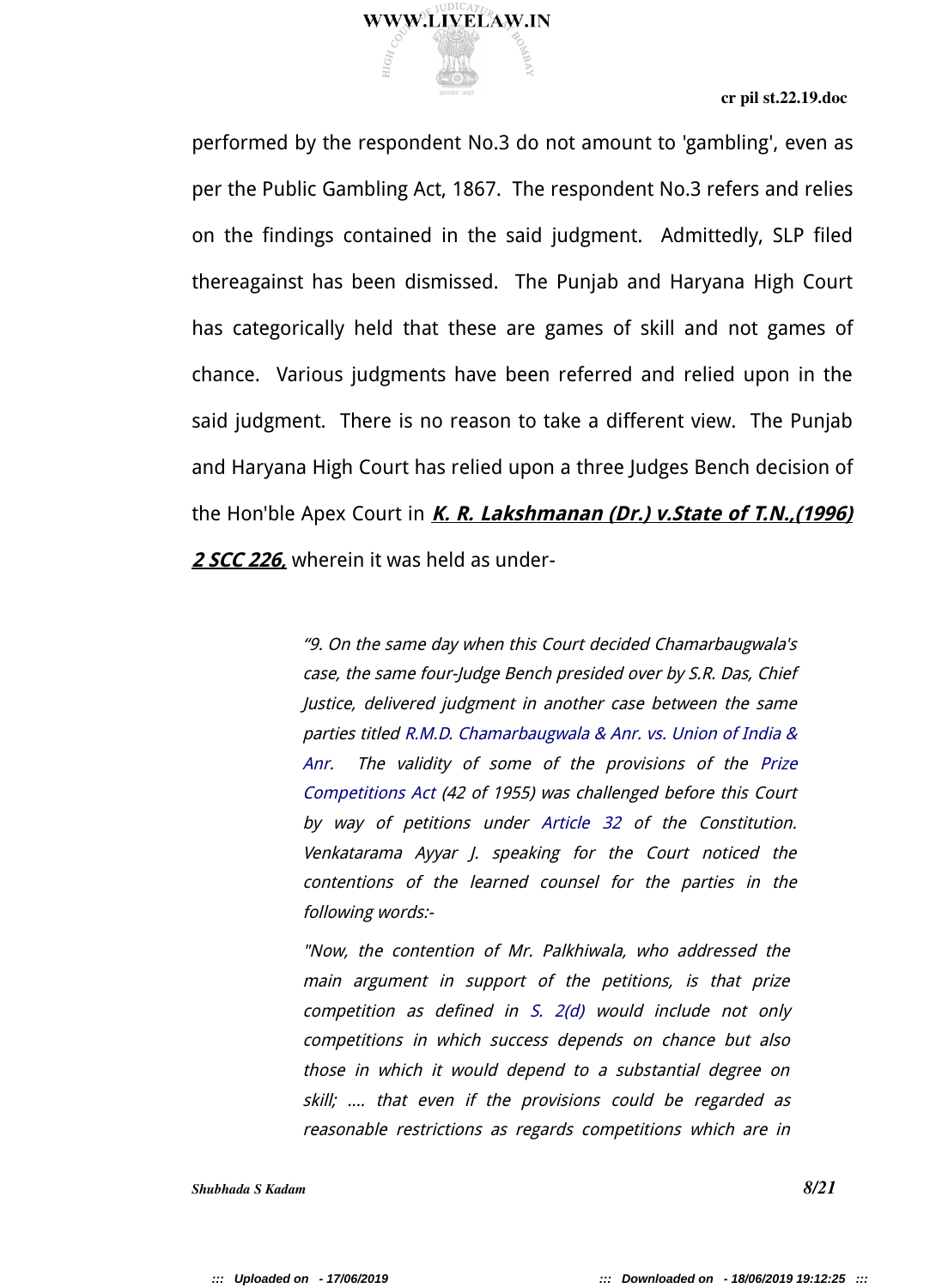

the nature of gambling, they could not be supported as regards competitions wherein success depended to a substantial extent on skill, and that as the impugned law constituted a single inseverable enactment, it must fail in its entirety in respect of both classes of competitions. Mr Seervai who appeared for the respondent, disputes the correctness of these contentions. He argues that `prize competition' as defined in S.2 (d) of the Act, properly construed, means and includes only competitions in which success does not depend to any substantial degree on skill and are essentially gambling in their character; that gambling activities are not trade or business within the meaning of that expression in Art. 19(1) (g), and that accordingly the petitioners are not entitled to invoke the protection of Art. 19(6); and that even if the definition of `prize competition' in S.2(d) is wide enough to include competitions in which success depends to a substantial degree on skill and Ss. 4 and 5 of the Act and Br. 11 and 12 are to be struck down in respect of such competitions as unreasonable restrictions not protected by Art. 19 (6), that would not affect the validity of the enactment as regards the competitions which are in the nature of gambling, the Act being severable in its application to such competitions."

The learned Judge thereafter observed as under:-

"We must hold that as regards gambling competitions, the petitioners before us cannot seek the protection of Art. 19(1)  $(g)$ ...

(5) As regards competitions which involve substantial skill however, different considerations arise. They are business activities, the protection of which is guaranteed by Art. 19(1)  $(g)$ ..."

Finally, Venkatarama Ayyr, J. speaking for the Court held as under:-

*Shubhada S Kadam 9/21*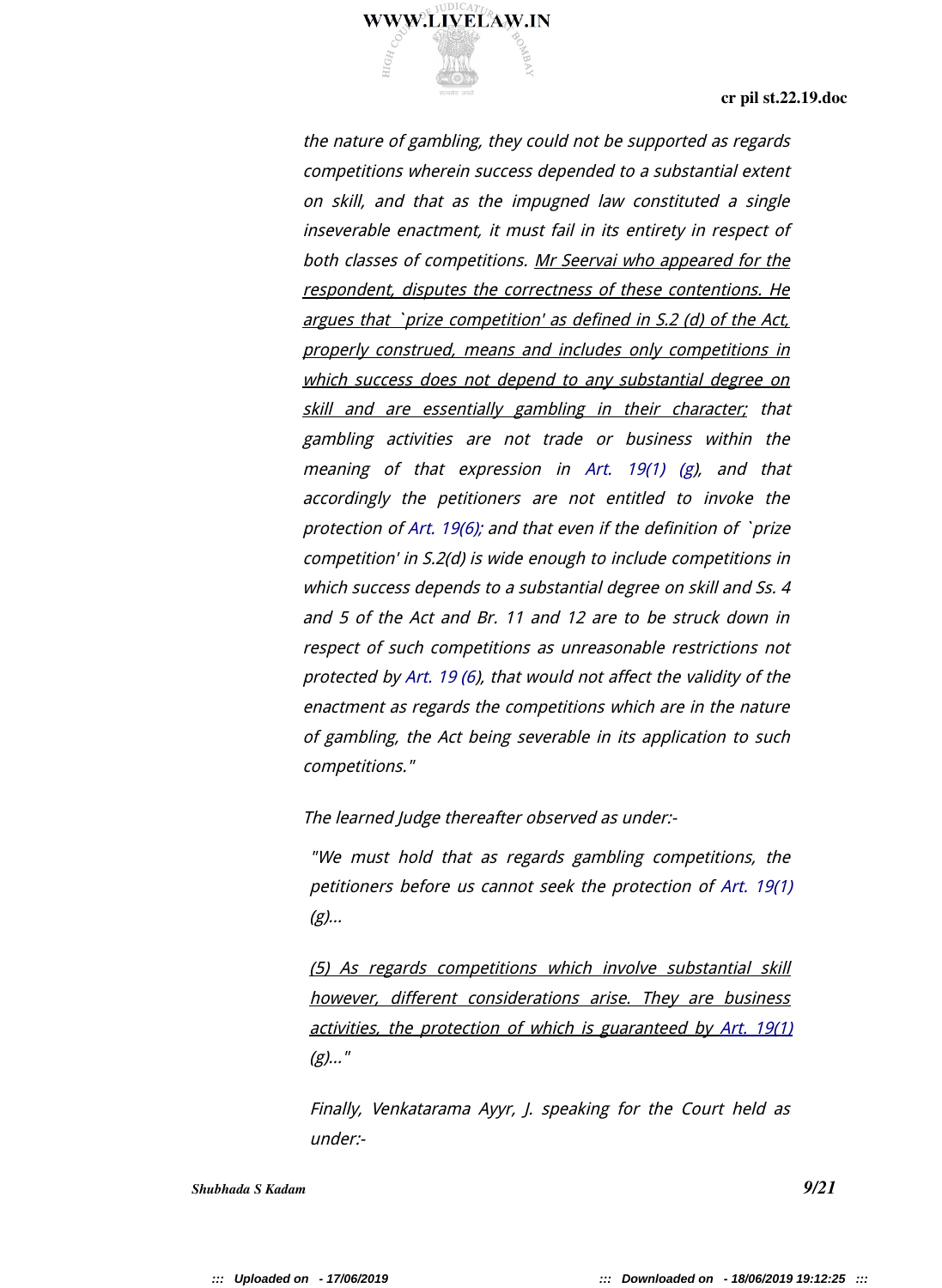

"(23) Applying these principles to the present Act, it will not be questioned that competitions in which success depends to <sup>a</sup> substantial extent on skill and competitions in which it does not so depend, form two distinct and separate categories. The difference between the two classes of competitions is as clearcut as that between commercial and wagering contracts. On the facts there might be difficulty in deciding whether <sup>a</sup> given competition falls within one category or not; but when its true character is determined, it must fall either under the one or the other. The distinction between the two classes of competitions has long been recognised in the legislative practice of both the United Kingdom and this country, and the Courts have, time and again, pointed out the characteristic features which differentiate them. And if we are now to ask ourselves the question would Parliament have enacted the law in question if it had known that it would fail as regards competitions involving skill, there can be no doubt, having regard to the history of the legislation, as to what our answer would be. The conclusion is therefore inescapable that the impugned provisions, assuming that they apply by virtue of the definition in S.2(d) to all kinds of competitions, are severable in their application to competitions in which success does not depend to any substantial extent on skill."

This Court, therefore, in the two Chamarbaugwala-cases, has held that gambling is not trade and as such is not protected by Article 19(1) (g) of the Constitution. It has further been authoritatively held that the competitions which involve substantial skill are not gambling activities. Such competitions are business activities, the protection of which is guaranteed by Article 19(1) (g) of the Constitution. It is in this background that we have to examine the question whether horse-racing is a game of chance or a game involving substantial skill.

*Shubhada S Kadam 10/21*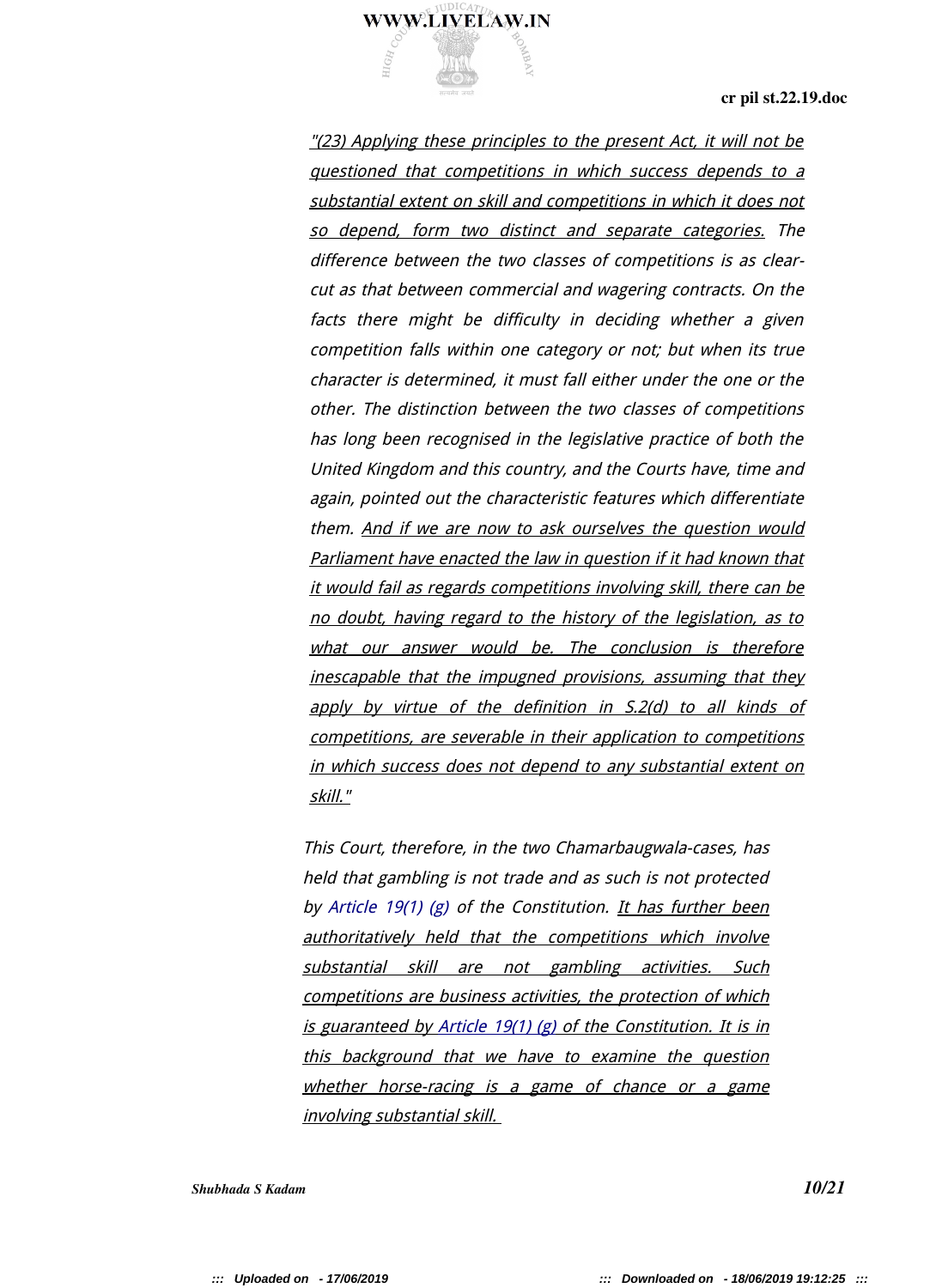19. We may now take-up the second question for consideration. Section 49 of the Police Act and Section 11 of the Gaming Act specifically provide that the penal provisions of the two Acts shall not apply to the games of "mere skill wherever played". The expression "game of mere skill" has been interpreted by this Court to mean "mainly and preponderantly a game of skill". In State of Andhra Pradesh vs. K. Satyanarayana & Ors. (1968) 2 SCR 387, the question before this Court was whether the game of Rummy was a game of mere skill or a game of chance. The said question was to be answered on the interpretation of Section 14 of the Hyderabad Gambling Act (2 of 1305 F) which was pari materia to Section 49 of the Police Act and Section 11 of the Gaming Act. This Court referred to the proceedings before the courts below in the following words:

**WWW.LIVELAW.IN** 

"The learned Magistrate who tried the case was of the opinion that the offence was proved, because of the presumption since it was not successfully repelled on behalf of the present respondents. In the order making the reference the learned Sessions Judge made two points: He first referred to Section14 of the Act which provides that nothing done under the Act shall apply to any game of mere skill wherever played and he was of opinion on the authority of two cases decided by the Madras High Court and one of the Andhra High Court that the game of Rummy was a game of skill and therefore the Act did not apply to the case."

This Court held the game of Rummy to be a game of mere skill on the following reasoning:

"We are also not satisfied that the protection of s.14 is not available in this case. The game of Rummy is not a game entirely of chance like the `three- card' game mentioned in the Madras case to which we were referred. The `three card' game which

*Shubhada S Kadam 11/21*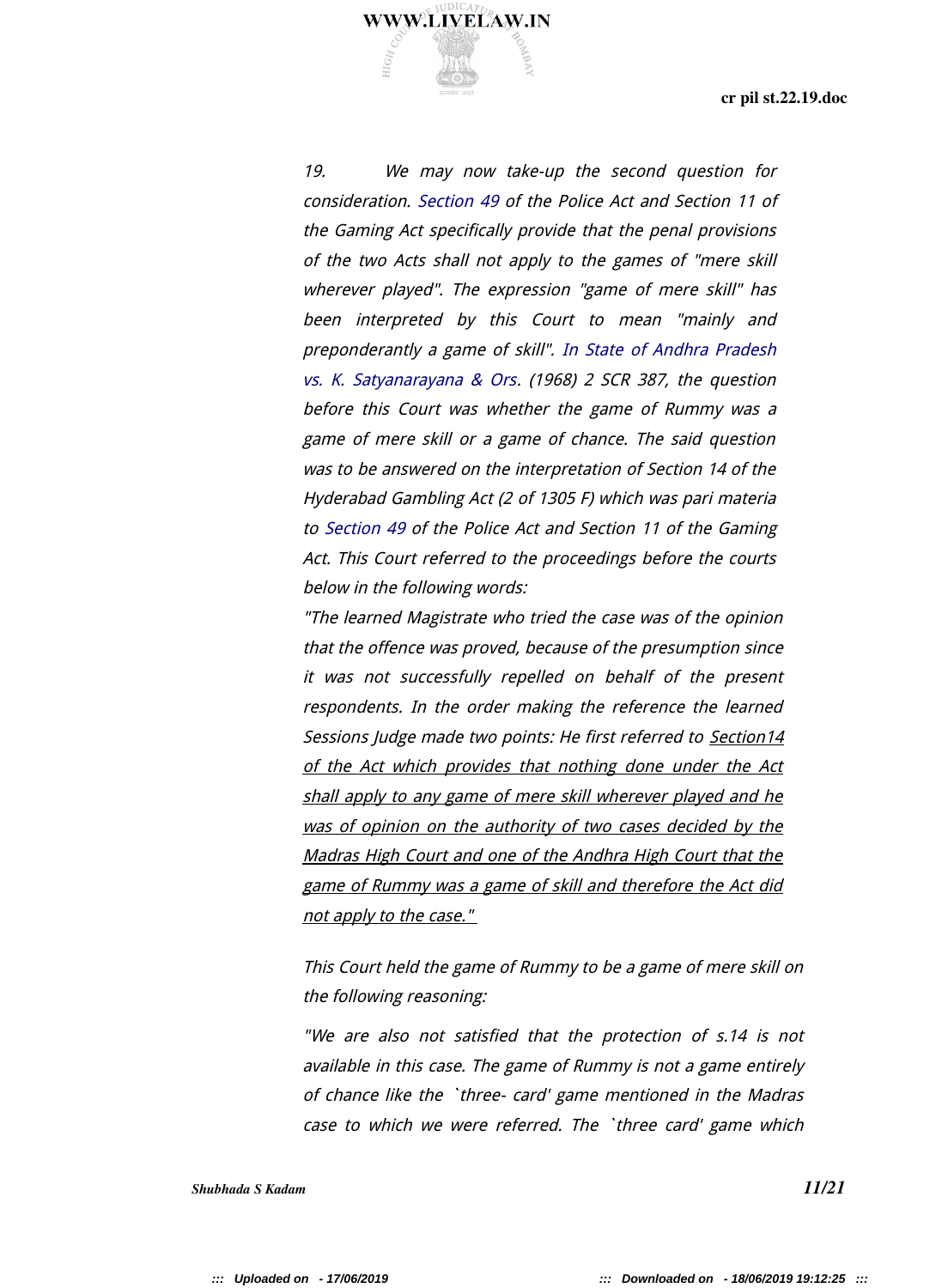

goes under different names such as `flush', `brag' etc. is a game of pure chance. Rummy, on the other hand requires certain amount of skill because the fall of the cards has to be memorised and the building up of Rummy requires considerable skill in holding and discarding cards. We cannot, therefore, say that the game of Rummy is a game of entire chance. It is mainly and preponderantly a game of skill. The chance in Rummy is of the same character as the chance in a deal at a game of bridge. In fact in all games in which cards are shuffled and dealt out, there is an element of chance, because the distribution of the cards is not according to any set pattern but is dependent upon how the cards find their place in the shuffled pack. From this alone it cannot be said that Rummy is a game of chance and there is no skill involved in it."

20. The judgments of this Court in the two Chamarbaugwala cases and in the Satyanarayana case clearly lay-down that (i) the competitions where success depends on substantial degree of skill are not `gambling' and (ii) despite there being an element of chance if a game is preponderantly a game of skill it would nevertheless be a game of "mere skill". We, therefore, hold that the expression "mere skill" would mean substantial degree or preponderance of skill.

7. The petitioner himself admits that in the 'How to Play' link of the website, the steps to start playing are as follows:

## **"Follow these 5 easy steps to get started\*:**

## **\* Select A Match :**

Select any of the upcoming matches from any of the current or upcoming cricket series

*Shubhada S Kadam 12/21*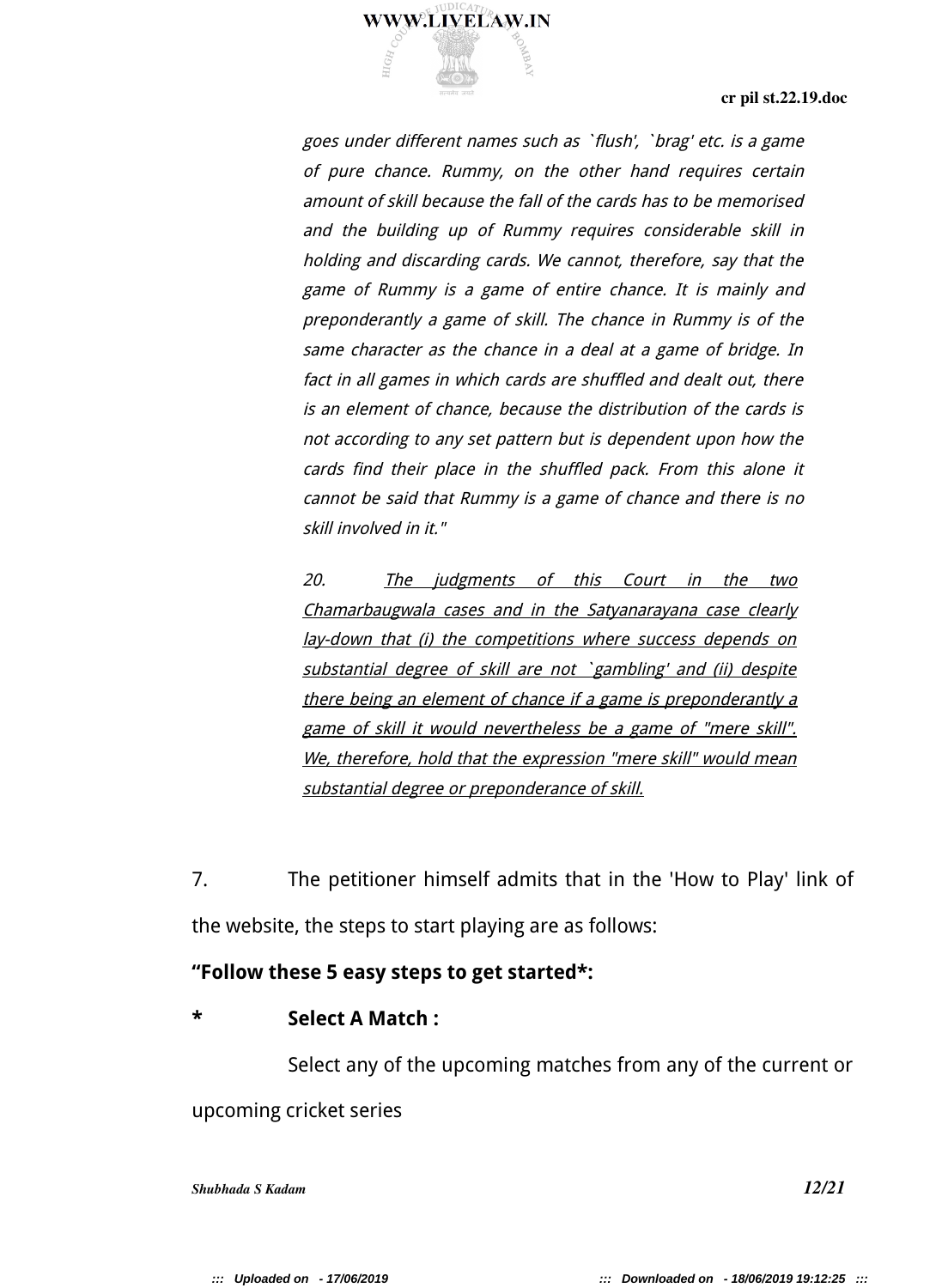

## **\* Create Your Team:**

Use your sports knowledge and showcase your skills to create your Dream11 team within a budget of 100 credits

# **\* Join a Contest:**

Join any Dream 11 free or cash contest to win cash and the ultimate bragging rights to showoff your improvement in the Free/Skill contest on Dream 11!

## **\* Follow the Match:**

Watch the real match and track you fantasy scorecard (updated every 2 minutes)"

## **\* Withdraw your Winnings:**

Instantly withdraw your winning from your Dream11 account (One Time Verification required)"

8. The petitioner has relied upon the definition of "Betting or Gambling" in Finance Act, 1994 as contained in definition in Section 65- B(15) thereof, as follows:-

# **"Section 65-B. Interpretations:**

(15) Betting or gambling means putting on stake something of value, particularly money, with consciousness of risk and hope of gain on the outcome of a game or a contest, whose result may be determined by chance or accident, or on the likelihood of anything occurring or not occurring."

*Shubhada S Kadam*  **13/21**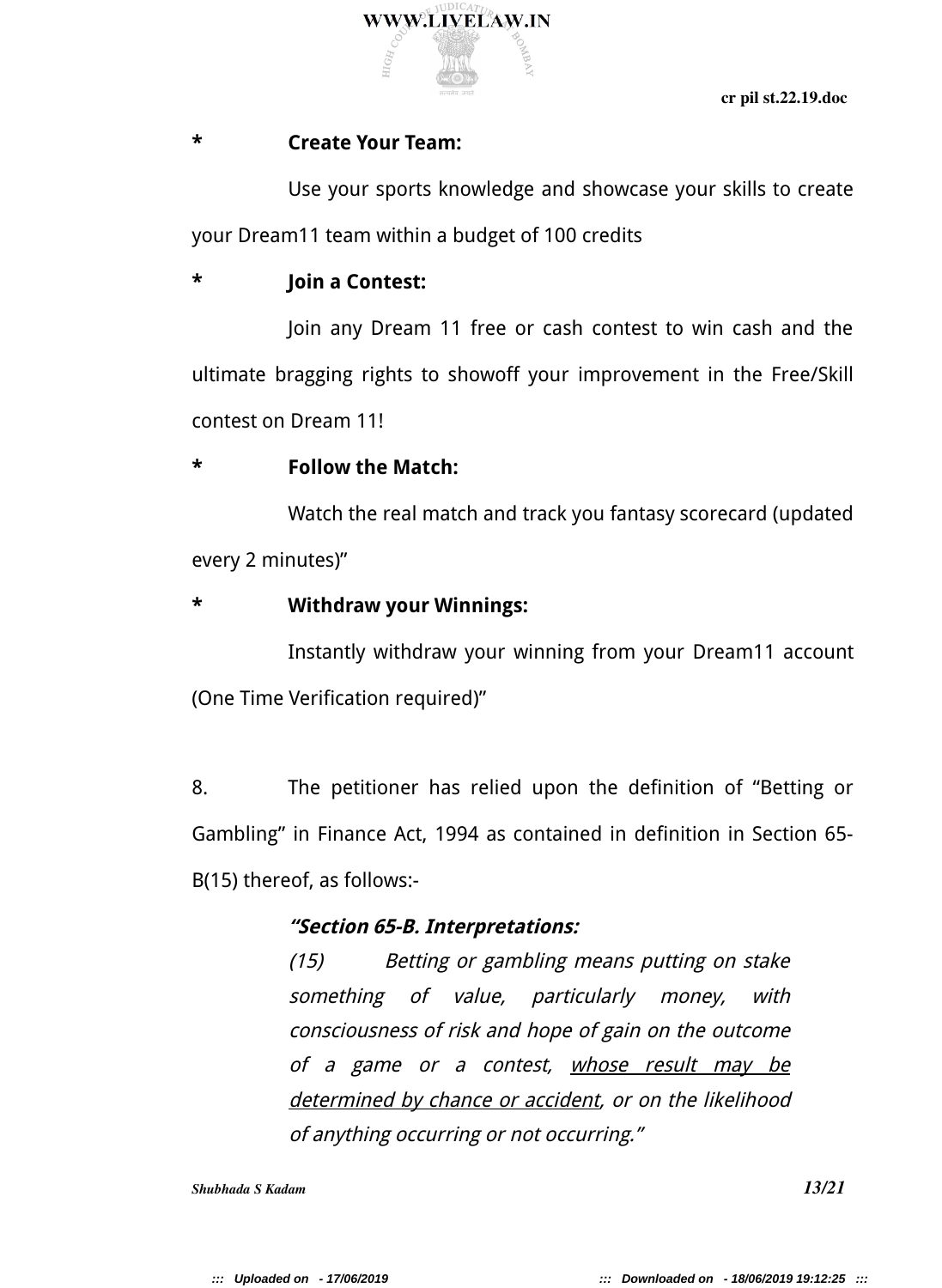

It is evident that the expressions 'betting' or 'gambling' were used interchangeably in Section 65B(15) of the Finance Act, 1994. Again the test applicable was whether it was a game of chance or game of skill. Only if the result of the game/contest is determined merely by chance or accident, any money put on stake with consciousness of risk and hope to gain, would be 'gambling' or 'betting'. There is no merit in the submission that the result of their fantasy game/contest shall be considered as merely by chance or accident notwithstanding involvement of substantial skill. The petitioner claims that the result would depend largely on extraneous factors such as, who amongst the players actually play better in the real game on a particular day, which according to the petitioner would be a matter of chance, howsoever skillful a participant player in the online fantasy game may be. The petitioner has lost sight of the fact that the result of the fantasy game contest on the platform of respondent No.3, is not at all dependent on winning or losing of any particular team in the real world game. Thus, no betting or gambling is involved in their fantasy games. Their result is not dependent upon winning or losing of any particular team in real world on any given day. In these circumstances, there is no plausible reason to take a contrary view than that taken by the Hon'ble Punjab and Haryana High court, which judgment has already been upheld by the Hon'ble Supreme Court in the SLP filed against the

*Shubhada S Kadam 14/21*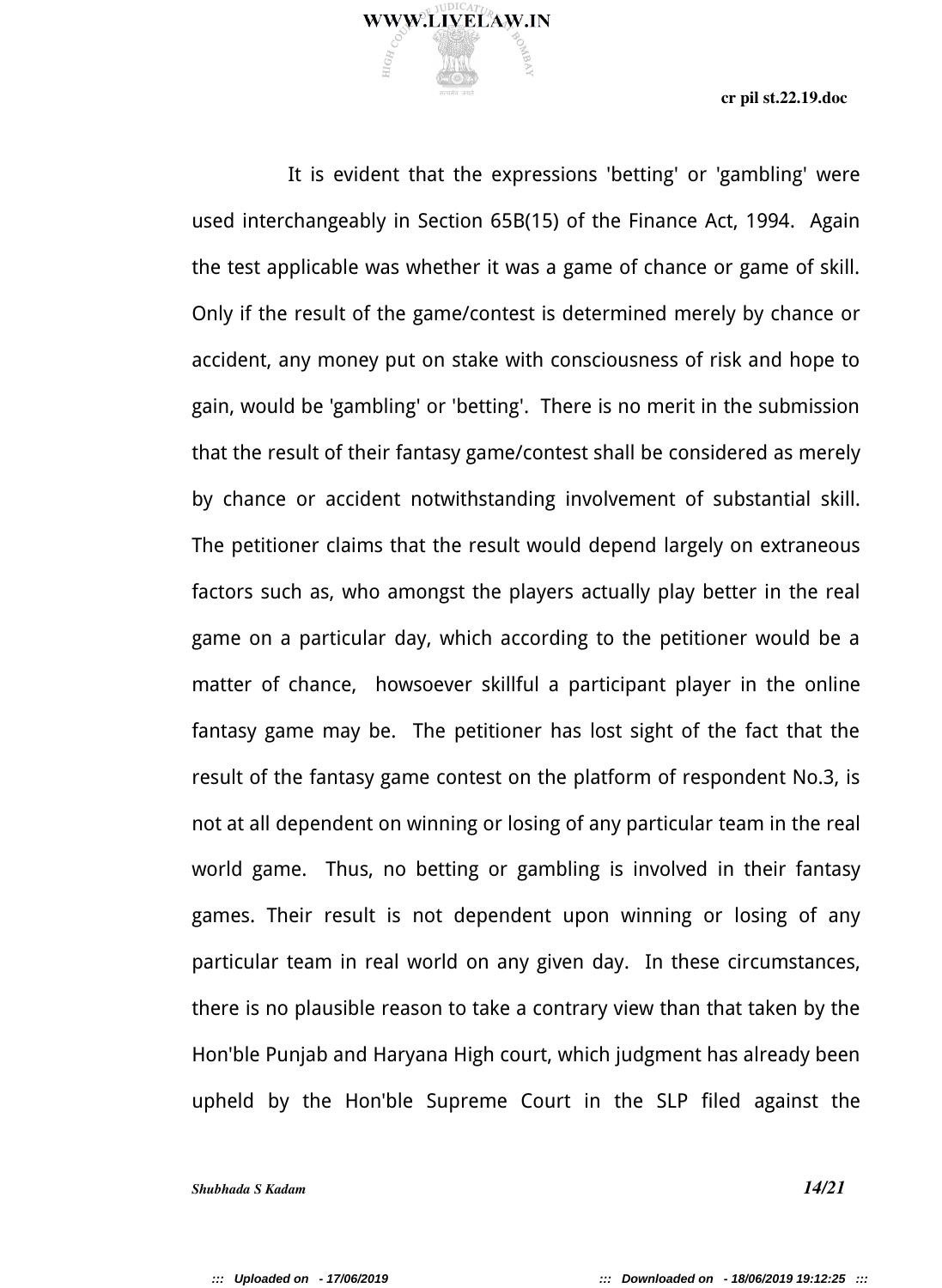

respondent No.3 itself. Moreover, the said issue is also covered by a judgment of 3 Judge Bench of the Hon'ble Supreme Court, to which detailed reference is made in the order of the Hon'ble Punjab and Haryana High Court. It is thus clear that the activity of the respondent No.3 do not amount to 'gambling' or 'betting' or 'wagering' even if the definition contained in Finance Act, 1994 is taken into consideration.

9. The allegation of the petitioner regarding GST evasion or erroneous classification is also directly based on the outcome of the above first issue. Only, if their Online Fantasy Sports Gaming is 'gambling' or 'betting', there is a scope to infer possibility of any tax evasion.

10. In this context, meaning of the expressions 'supply' and 'consideration' and explanatory notes to classification 998439 would be relevant. Section 7 of CGST Act defines the scope of the expression 'supply'. It reads as under-

> **"7. Scope of supply-** (1) For the purposes of this Act, the expression "supply" includes -

**(2) Notwithstanding anything contained in subsection (1)- (a) activities or transactions specified in Schedule III; or** (b) such activities or transactions undertaken by the

*Shubhada S Kadam 15/21*

........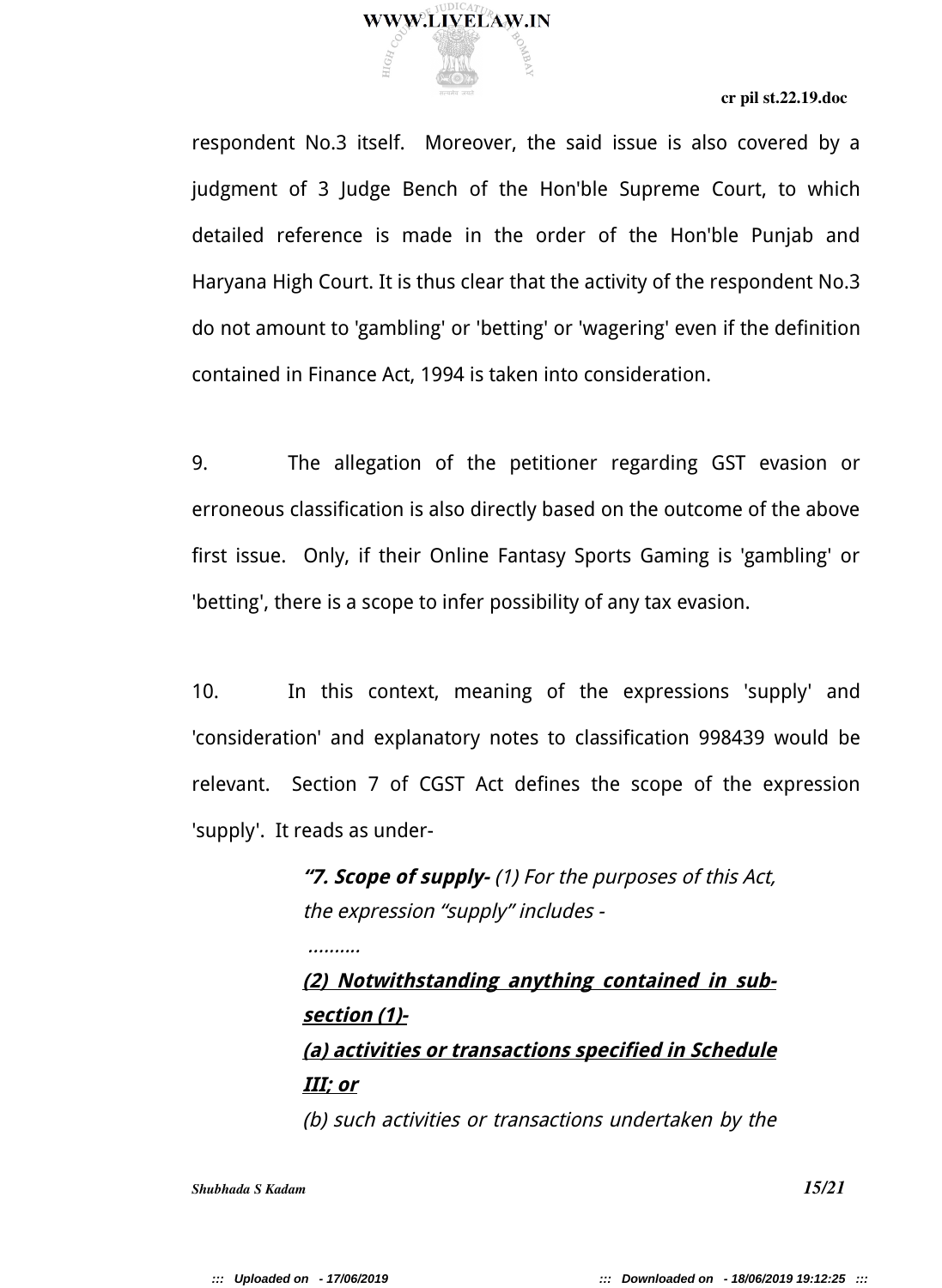

Central Government, a State Government or any local authority in which they are engaged as public authorities, as may be notified by the Government on the recommendations of the Council, **shall be treated neither as a supply of goods nor a supply of services."**  $(3)$ ....."

11. The said Schedule III referred in Section 7(2) of the Act reads as under -

# **"SCHEDULE III**

[See Section 7]

# **Activities or transactions which shall be treated neither as a supply of goods nor a supply of services**

**1.....**

# **6.Actionable claims, other than lottery, betting and gambling."**

12. Thus, the activities mentioned in Schedule III under the CGST Act are not taxable as the same are neither 'supply' of goods nor 'supply' of services. The entry in schedule III relevant for the instant case is Entry 6 which includes actionable claims, other than lottery, betting and gambling.

13. In the instant case, admittedly, there is no dispute that the amounts pooled in the escrow account is an 'actionable claim', as the

*Shubhada S Kadam 16/21*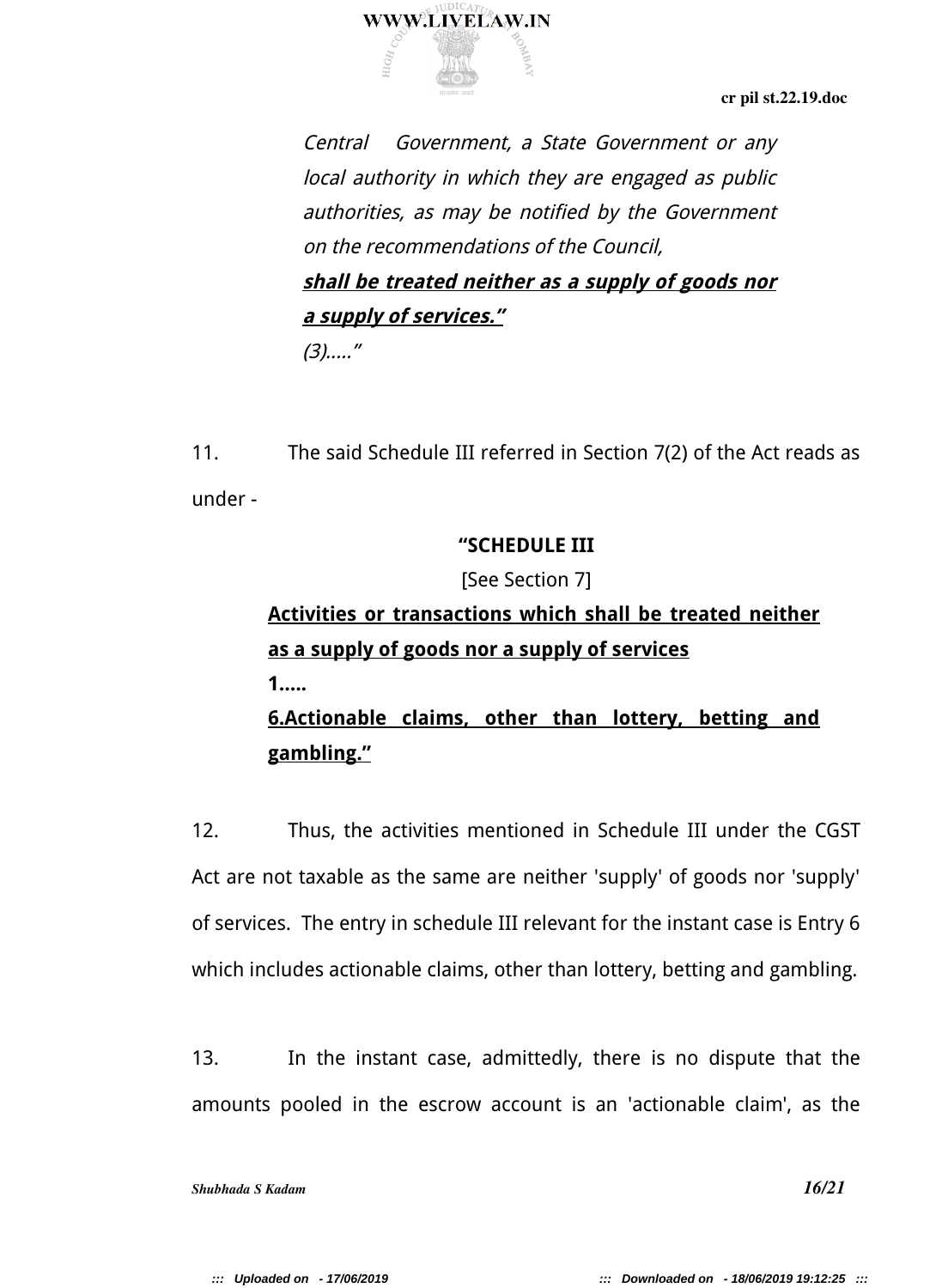

same is to be distributed amongst the winning participating members as per the outcome of a game. But, as held hereinabove since the activities of the respondent No.3 do not amount to lottery, betting and gambling, the said actionable claim would fall under Entry 6 of the Schedule III under Section 7(2) of CGST Act. Therefore, this activity or transaction pertaining to such actionable claim can neither be considered as supply of goods nor supply of services, and is thus clearly exempted from levy of any GST.

14. Thus, there is no merit in the submission that the entire deposit received from the member is taxable. It is also erroneously contended that even this amount shall be included in the definition of expression 'consideration' as per Section 2(31) of the Act, which reads as under-

# (31) "**consideration"** in relation to **the supply of goods or services or both includes -**

(a) any payment made or to be made, whether in money or otherwise, in respect of, in response to, or for the inducement of, the supply of goods or services or both, whether by the recipient or by any other person but shall not include any subsidy given by the Central Government or <sup>a</sup> State Government.

(b) the monetary value of any act or forbearance, in respect of, in response to, or for the inducement of, the supply of goods or services or

*Shubhada S Kadam 17/21*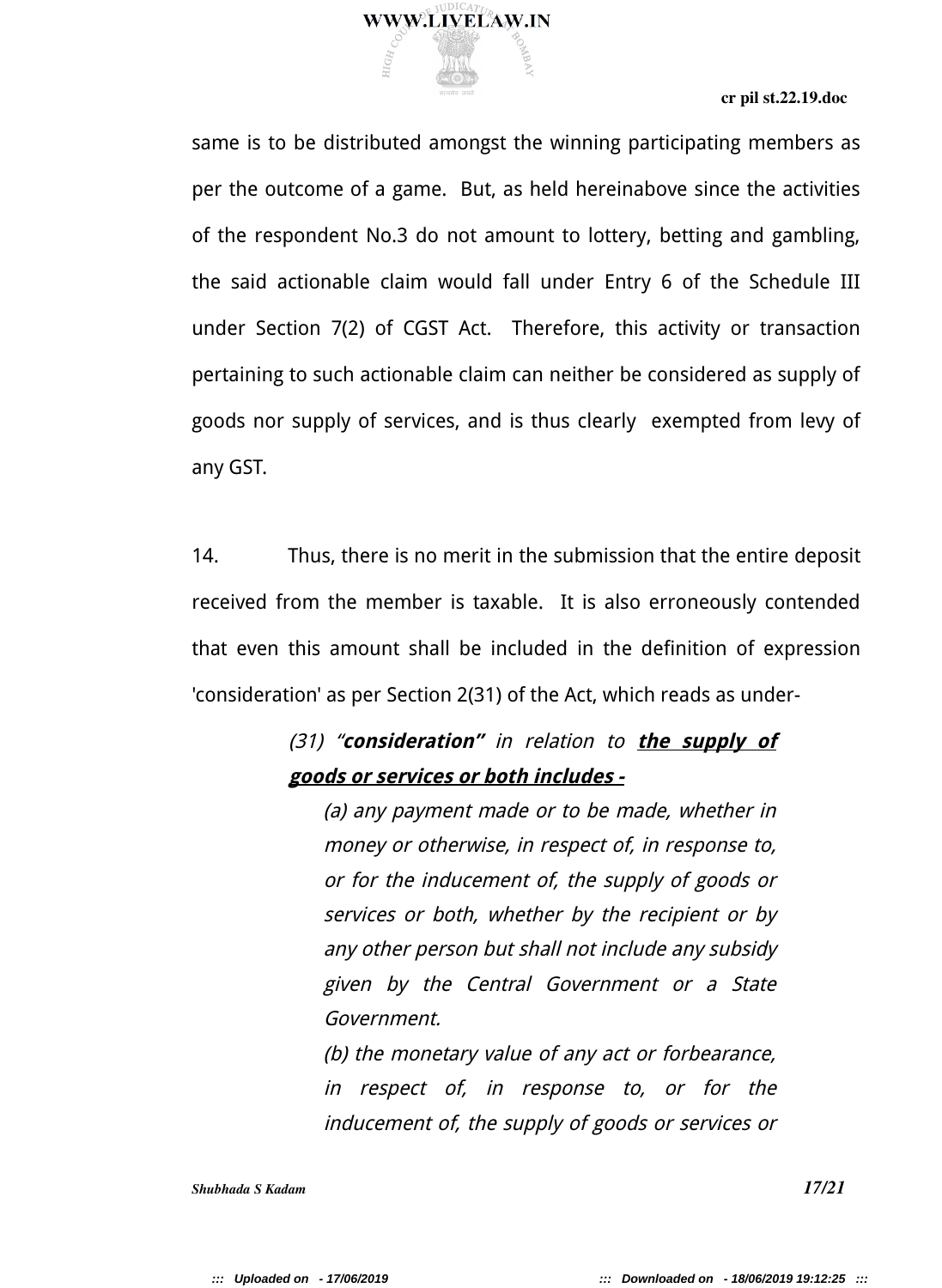

both, whether by the recipient or by any other person but shall not include any subsidy given by the Central Government or a State Government; Provided that <sup>a</sup> deposit given in respect of the supply of goods or services or both shall not be considered as payment made for such supply unless the supplier applies such deposit as consideration for the said supply;

The scope of definition of 'consideration' extends only in relation to *"the supply of goods or services or both"*. Since, the said activity or transaction relating to the actionable claim qua the amounts of participants pooled in escrow arrangement, for which only acknowledgement is given, is neither supply of goods nor supply of services, the same is clearly out of the purview of the expression 'consideration'.

15. Since the CGST Act itself do not allow the imposition of Tax on such 'actionable claim' in relation to the Online Fantasy Sports Gaming of the respondent No.3, it being other than lottery, betting and gambling, the said Rule 31A(3) of CGST Rules 2018 cannot be read in such a manner so as to override the parent CGST Act. The said Rule 31A(3) reads as under :-

**"31A. Value of supply n case of lottery, betting, gambling and horse racing.- (3) the value of supply of actionable claim in the form of chance to win in betting, gambling or horse racing in a race club shall be 100% of the face value of the bet or the amount paid**

*Shubhada S Kadam*  **18/21**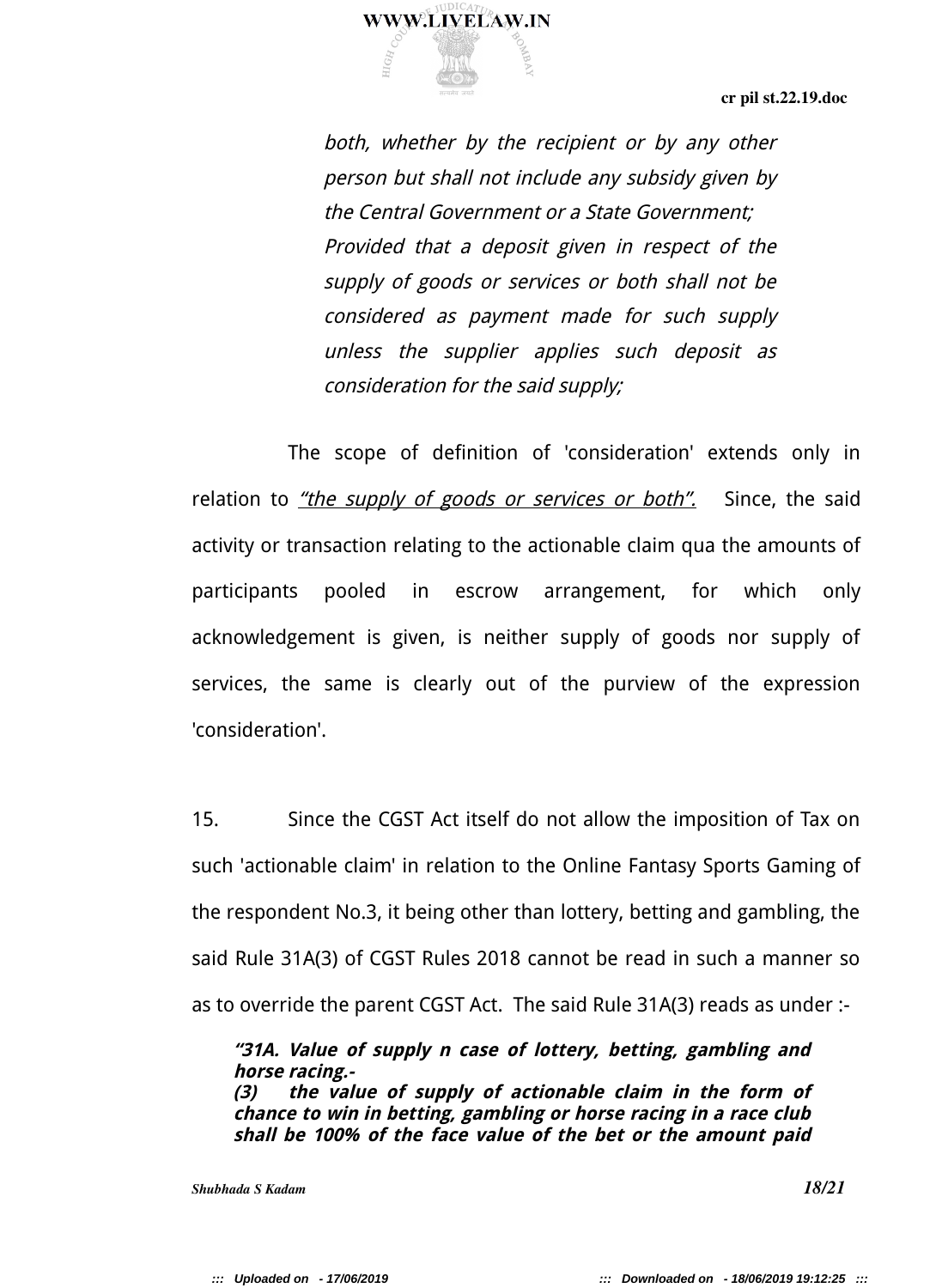

## **into the totalisator."**

Since the actionable claim in the Online Fantasy Sport Gaming of the respondent No.3 are amongst such actionable claims as per Schedule III and Section 7(2) of the Act, which are not considered as 'supply of goods' or 'supply of services', Rule 31A has no application. Moreover, actionable claim referred to in Rule 31A is limited to only activities or transactions in the form of chance to win in "lottery" or "betting" or "gambling" or "horse racing in a race club". Thus, Rule 31A which is restricted only to such four supplies of actionable claim, has no application in this case.

16. It is further claimed by the Petitioner that respondent No. 3 is liable to levy GST @ 28%, however, respondent No.3 wrongfully, to evade tax, claims classification under entry 998439 on the sum received by it as platform fees. Even this submission is wholly misconceived. The "Explanatory Notes" to the said classification under entry 998439 read as follows :-

### **"Explanatory Notes to the Scheme of Classification of Services "998439 Other on-line content n.e.c.**

This service code includes games that are intended to be played on the Internet such as role-playing games (RPGs), strategy games, action games, card games, children's games: software that is intended to be executed on-line, except game software, mature theme, sexually explicit content published or broadcast over the Internet including graphics, live feeds, interactive performances and virtual activities; content provided on web search portals, I.e, extensive database of Internet addresses and content in an easily searchable format; statistics or other information, including streamed news; other non-line content not included above such as

*Shubhada S Kadam 19/21*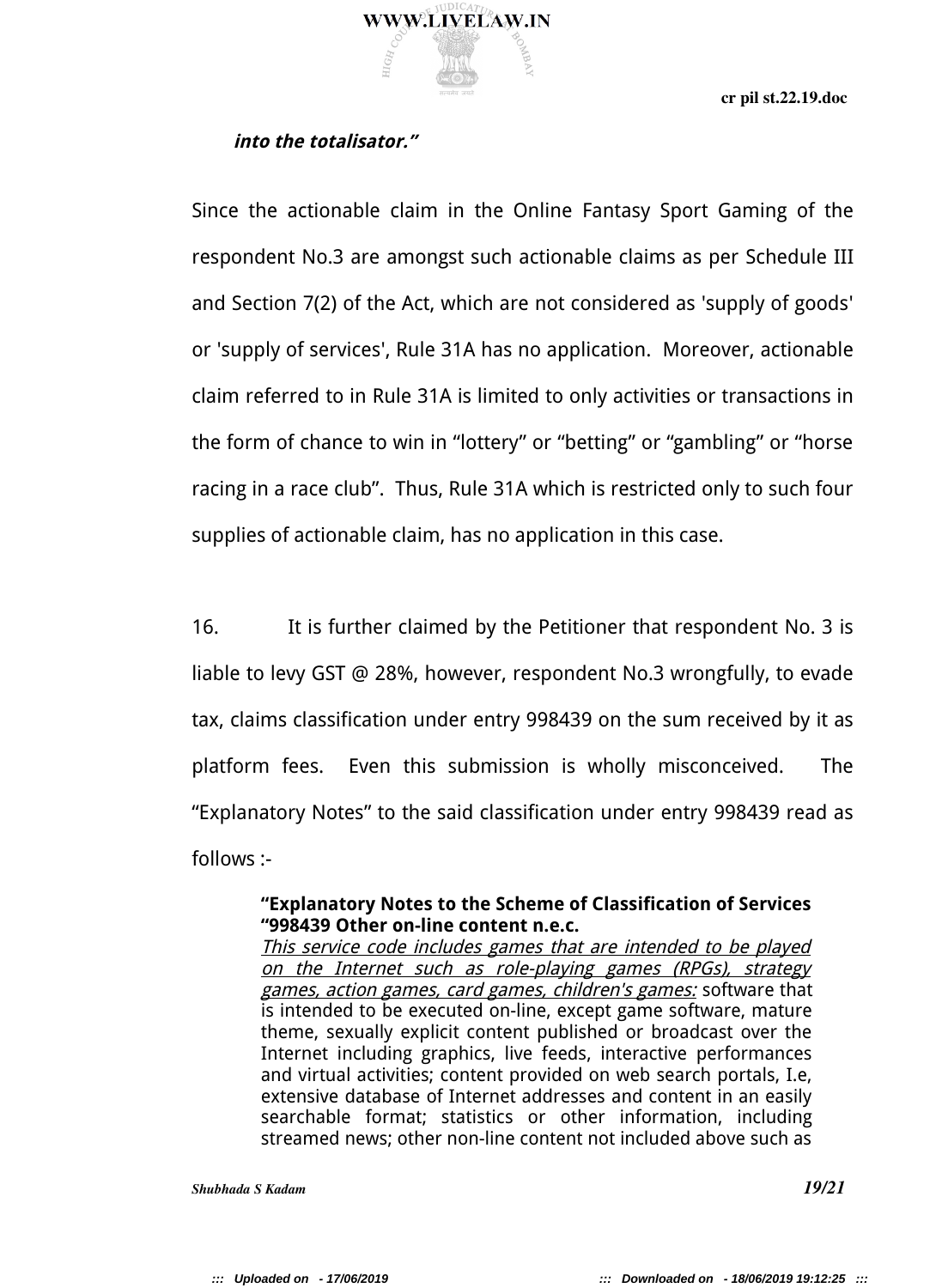

greeting cards, jokes, cartoons, graphics, maps. Note: Payment may be by subscription, membership fee, pay-perplay or pay- per-view. **This service code does not include :** - software downloads cf. 998434 **- on-line gambling services, cf. 999692** adult content in on-line newspapers, periodicals, books,

directories, cf 998431" [emphasis supplied]

The said entry, as clarified in these Explanatory Notes, evidently covers host of online games which are intended to be played on the Internet and involve payment by subscription, membership fee, pay-per-play or payper view. The said entry however excludes on-line gambling services. Since the Online Fantasy Sports Gaming of respondent No.3 are not gambling services, the respondent No. 3 is not in error in paying GST under this entry for its on-line gaming activities, by paying applicable GST @ 18%.

17. The authorities have therefore not taken any coercive steps against the respondent No.3, and rightly so. No case for issuing any directions is made out. It is seen that the entire case of the Petitioner is wholly untenable, misconceived and without any merit. It can be seen that success in Dream 11's fantasy sports depends upon user's exercise of skill based on superior knowledge, judgment and attention, and the result thereof is not dependent on the winning or losing of a particular team in the real world game on any particular day. It is undoubtedly a game of

*Shubhada S Kadam* 20021